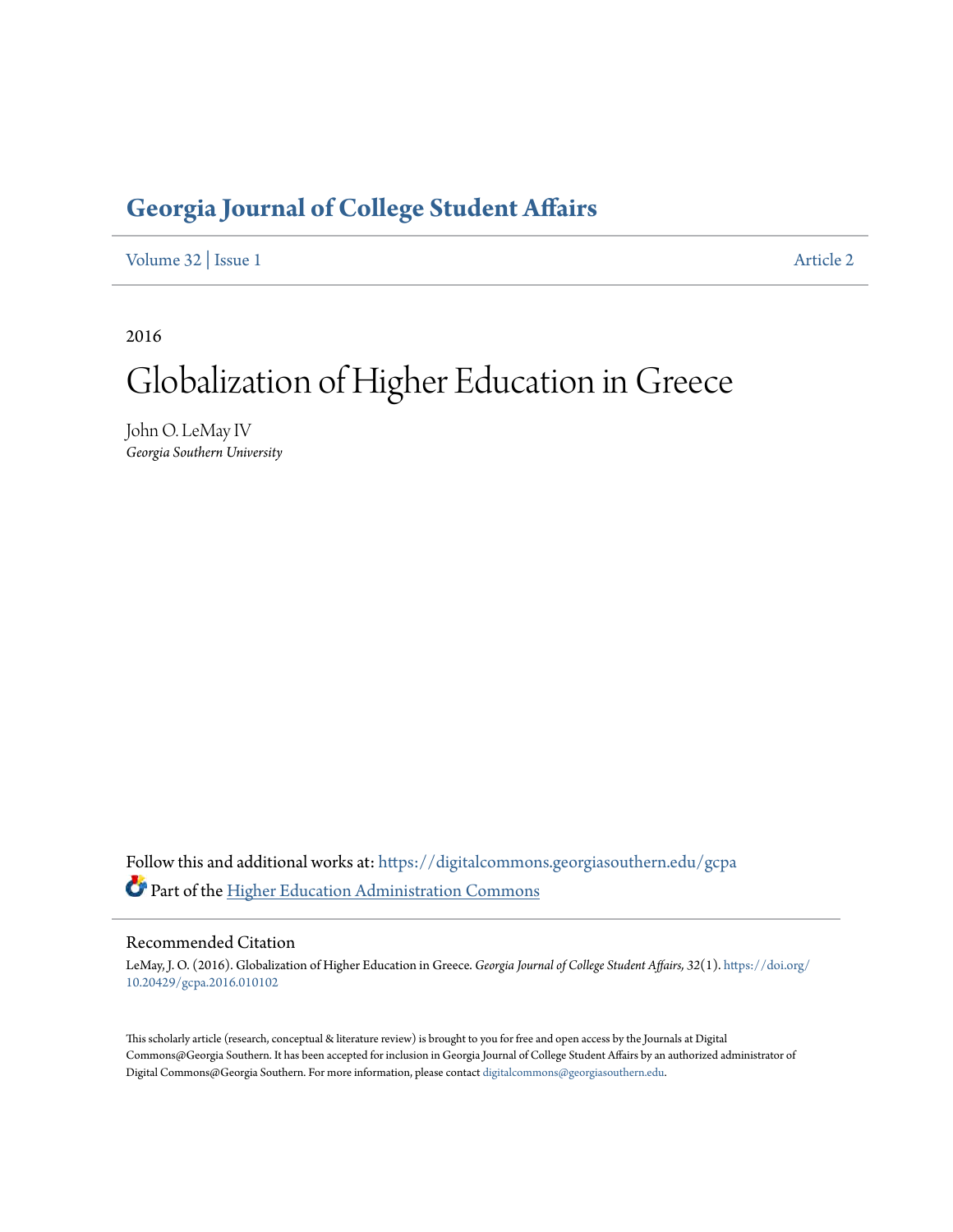#### **Globalization of Higher Education in Greece**

#### **John O. LeMay IV**

#### Abstract

*The current paper examines the system of higher education in Greece. This discussion incorporates details that describe a brief history of the system's overall formation, an environmental snapshot of the country's current demographics and economic situation as well as similar information for their overall higher education system. Also, details regarding how the Greek system of higher education is structured (for both the university and technological sectors) and situated within the country's larger governmental system are considered. Next, the paper considers challenges that are currently being faced by the country and how they may impact their higher education structure and the policies and activities are in place that may have an impact (positive or negative) on their place within, not only their own borders, but within the broader international and global markets. Finally, potential implications that could be a product of the current choices and the environment in Greek's system of higher education are offered and conclusions are drawn about the ramifications of the economical and educational choices of Greece and how these could influence their position (should they choose to have one) in the growing trend towards an increasingly international and globalized knowledge-economy.* 

Greece has a long history of advanced education that dates back to antiquity. Records indicate an organized system of higher learning in Greece that began as early as fifth-century B.C. where, in Athens, individuals known as Sophists marked the first full-time teachers paid for a systematic, defined course of instruction (Lucas, 2006). From this classical period to the present, higher education in Greece has developed into a sophisticated system of institutions that offers a range of opportunities. This expansion is necessary to meet the educational demands of not only a country with a population of approximately 10.8 million and a GDP (US\$) of \$242 billion, but it must be able to meet the costs that globalization and internationalization mandate (World Bank Group, 2015). Allocating resources towards globalization and internationalization initiatives is especially important as only 5% of those enrolled in Greek higher education were foreign students as of 2011 (OECD, 2013).

The contemporary system of Greek higher education consists of the university sector and the technological sector and these divisions are made up of 22 universities and 15 Technological Educational Institutes (TEIs) (and a School of Pedagogical and Technological Education), respectively (TEI Patras, n.d.). The technological system includes a number of institutes that provide vocational training in various fields (Euroguidance Center of Greece, 2015). In addition to the various types of traditional universities (research universities, technical universities, and the School of Fine Arts), the university sector also contains the Hellenic Open University that offers distance-learning curriculum to help meet the demand and needs of a growing student population (Euroguidance Center of Greece, 2015) (See Appendix A for a visual representation of the Greek higher education system structure and Appendix B for qualifications granted by institutions).

Enrollment in Greek higher education has been gradually rising in recent years. From 1998 to 2013, the number of students from both sectors in Greece has grown from 188,036 to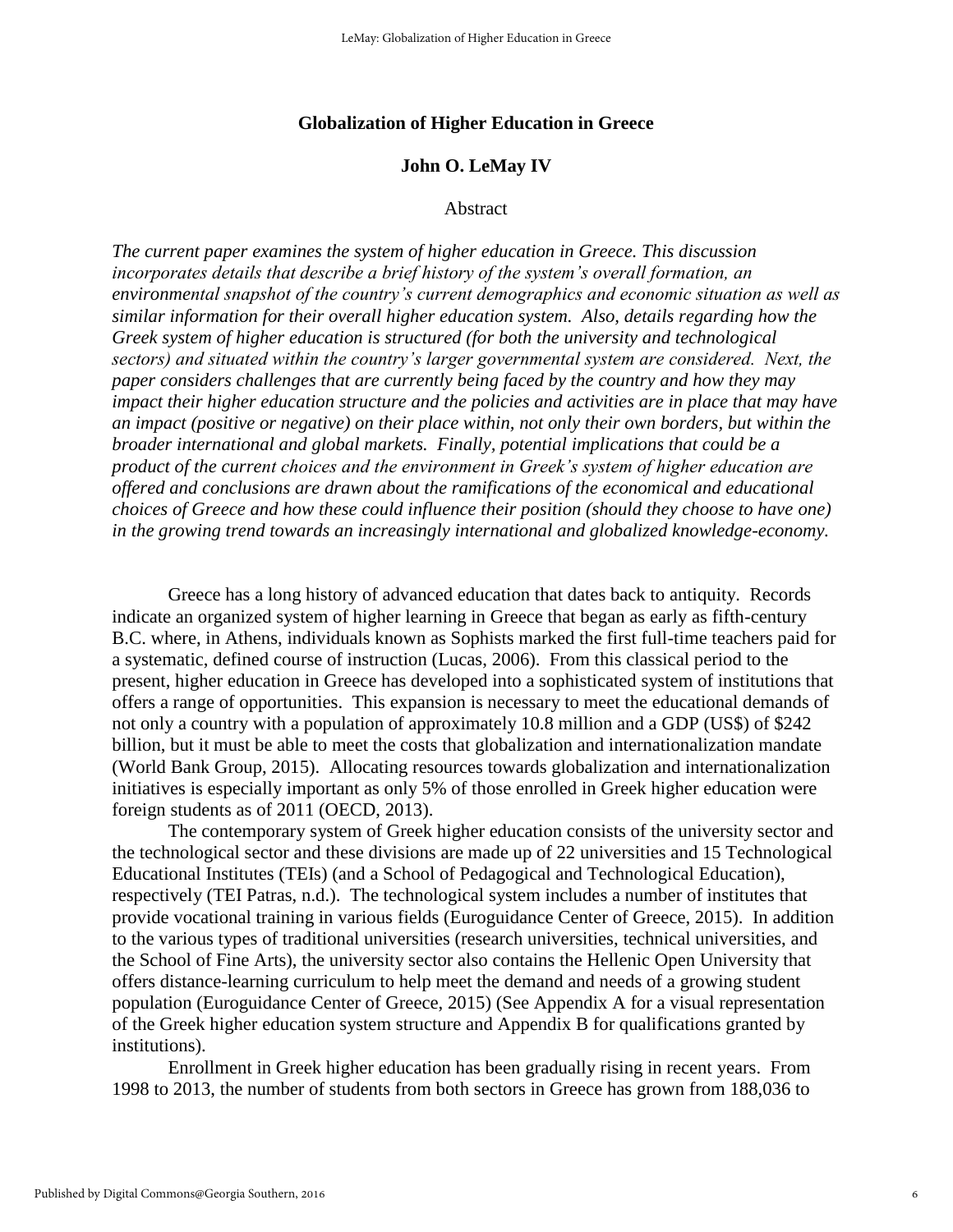296,106, a 57.47% change (Hellenic Statistical Authority, 2014). To put this into perspective, one can examine Greece and the state of Georgia in the United States (U.S.), which is similar in terms of population (approximately 10 million) (U.S. Census Bureau, 2015). When comparing enrollment from 2008 to 2013, Greece falls behind Georgia only slightly with an enrollment increase of 9% compared to Georgia's 14% (U.S. Department of Education, n.d.). Sustaining this growth is not only important for the Greek system from a financial perspective internally, but also for external stakeholders who are a part of the local economy and the larger global economy. As a result, growth in the quality (to attract both local and foreign students and faculty) and the size (to meet the demands of increased enrollments when quality improves) of the Greek higher education system is imperative if this system desires to accomplish globalization and internationalization efforts and become a force in the international and global markets.

One roadblock to these accomplishments is the unemployment rate of higher education graduates (ages 25-29) in Greece. This rate is nearly three times the average unemployment rate of all countries belonging to the Organization for Economic Co-operation and Development (OECD, 2011). It is accepted that higher education affords one with more opportunities in the job market. However, the Greek economy and labour market runs counterintuitive to this idea. In general, the higher the education level in Greece, the higher the unemployment rate for individuals 15 to 29 years old (OECD, 2011). The OECD (2011) states that this may be because Greece's economy is behind the current global-orientation of a knowledge-based market because its economic output is still based largely around agriculture and industrial jobs that do not rely on a tertiary education.

This becomes problematic because it incentivizes the Greece's government to concentrate funding on agriculture/industry rather than becoming a globally-competitive knowledge economy. The consequence is a country that: has citizens with an overall lower education, cannot compete with local or distant nations, and cannot attract foreign students or faculty. These results only further harm the future of Greek higher education. In addition, Prokou (2013) argues that the current era of globalization focuses on knowledge economies and the global neo liberal agenda contends that the university must be able to respond to the needs of the market to remain competitive in the global environment. While global competition and a market orientation are vital to institutions, this presents a unique problem for Greece. How does a system of higher education respond to the needs of the local market when the local economy relies less on erudite citizens and more on low-skilled laborers who do not need higher education because of the uneven agricultural focus rather than a knowledge-economy orientation? One answer could be found in educational policy reform as it relates to globalization and internationalization.

#### **International Policies and Activities**

Currently, Greece is a member of the Bologna Process, which strives to create a more "comparable, compatible, and coherent system of higher education in Europe" (EHEA, 2014). However, Greece has not yet signed the Lisbon Convention, meaning institutions have not even initiated application of the more traditional bachelor's-master's degree structure and, as a result, their current system does not easily lend itself to compatibility with other nation's systems (EP Nuffic, 2015). This incongruity acts to isolate Greece from the globe and can remove incentives for local individuals to invest in a Greek postsecondary education since it may not improve their job search locally or internationally. In turn, if a lack of perceived value of Greek higher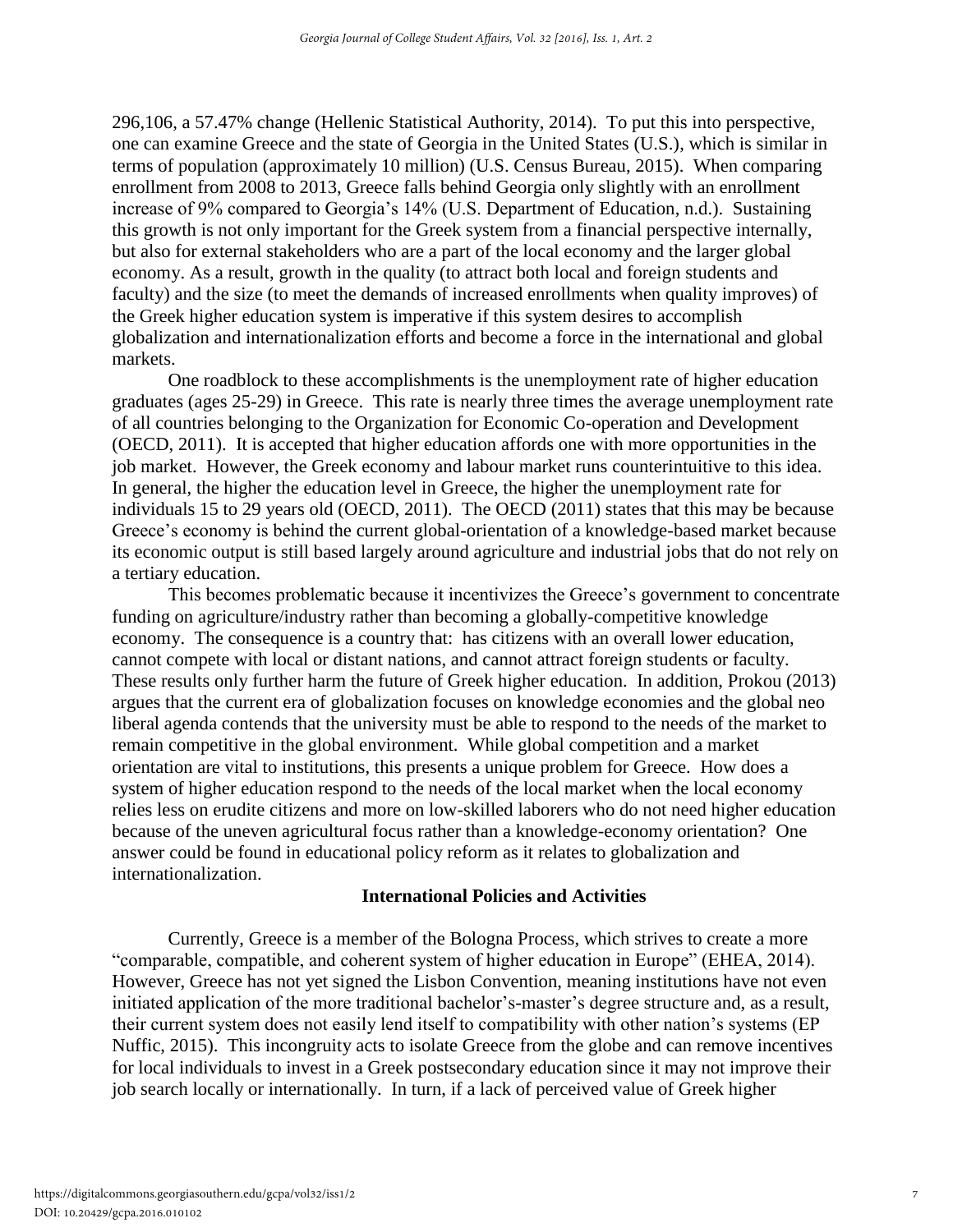education decreases enrollment it decreases revenue, further adding to the system's detriment. This perception of a lessened value of Greece's higher education is twice as disadvantageous because it also influences potential foreign students. For example, if students from the U.S. consider studying abroad in Greece, they will likely be dissuaded by the fact that Greece's system of qualifications and curriculum is not compatible with surrounding nations, let alone farther nations, such as the U.S. This is only one example of a policy or lack of action that can obstruct the diversity and globalization of Greece's higher education system.

Any strategy that drives compatibility of systems is essential, but decision makers must also increase funding by finding ways to deal with the country's austerity policy. This program, in the wake of the 2008 global recession, has also impacted Greece unfavorably and has led to a retrenchment plan that has cut budgets by up to 50% for some institutions (Robbins, 2015). If the Greek system wishes to attract adequate faculty, ensure a globally competitive level of quality, and decrease the country's "brain drain," it must find necessary resources to help stimulate their larger economy. This is especially true if the country hopes to improve its financial situation as it relates to their higher education structure and, ultimately, the ability to attract more international students (and faculty).

In summary, and in addition to the previously discussed policies and activities, a number of actions could be taken or adjusted to increase the presence of Greece in the global and international market and to help it shift towards a knowledge-based economy. First, in order to attract more international students, it may help to have more educational offerings in English as most are currently in Modern Greek and the courses that are accessible in English largely exist only in the private sector (EP Nuffic, 2015). Second, according to the International NGO Human rights watch, steps must be taken to decrease xenophobic violence, which has reached higher and higher levels (ICEF Monitor, 2015). In short, Greece must look beyond its borders and increasingly engage other countries for ways to impact and foster a more globally and internationally-rich system of education. These changes have the ability to eventually benefit Greece, other countries, and the larger international and global markets.

I initially assumed that education within Greece would be more stable than it appears to have been over the past few decades. This expectation was grounded in two main assumptions. First, I presumed that since the country has such a rich history of education that it would value or at least make higher education a governmental and budgetary priority above most other areas. However, due to a combination of factors, this seems to be not the case. These reasons could include a potentially unbalanced focus on agriculture and the debt crisis in the wake of the 2008 global recession. Even by itself, this financial predicament brought on numerous obstacles to Greece's ability to globalize and internationalize its system. Complications such as: budget cuts leading to programmatic cuts, salary decreases, less public funding per student (similar to the current situation in the United States), "brain drain," and an inappropriate fiscal policy of the larger government according to Stellern, Phipps, O'Connor (2015).

Secondly, and related closely to globalization, I was somewhat surprised at the lack of diversity in Greek higher education. This revelation stems from my initial impression that international (if not global) diversity would be at least somewhat facilitated by a country occupying such a geographically rich crossroad. Still, international and global initiatives require many resources and a country must meet the internal challenges of its educational system before being able to extend its goals beyond its borders. I did not realize that the global recession had such a negative impact on Greek's economy. This larger, global adverse economic situation has been transferred down to the county's higher education structure primarily because the Ministry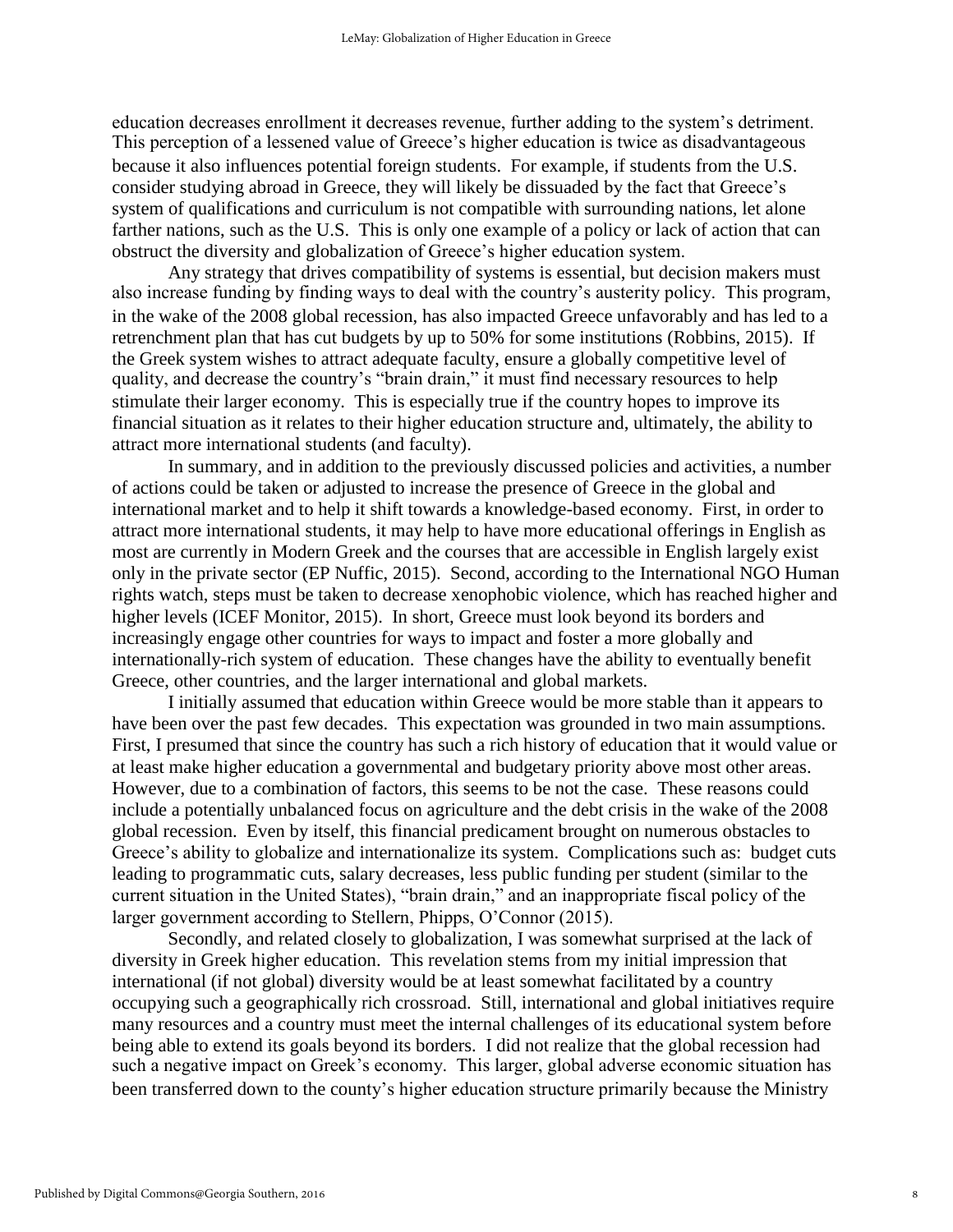of National Education and Religious Affairs, which governs its system of higher education, is a branch of Greece's larger governmental structure (TEI Patras, n.d.).

#### **Implications and Conclusions**

In conclusion, if Greece is to revitalize its system of higher education internally and externally, it will have to address these actions by starting with both the country's government, given the public nature of its institutions, and its larger economy. Furthermore, Greece should make the best of its current limitations by "tightening its belt" as Stellern et al. (2015) states and strategically plan the allocation of its resources and this may mean mergers or getting rid of any redundant, inefficient, or outdated aspects of their higher education system to not allow the quality of its higher educational system suffer any further from its debt crisis. In addition, Greece will have to reach outward through policies and activities mentioned previously to improve not only its educational offerings and environment, but to significantly impact and improve the knowledge economies of both nations close and distant. For example, Greece is a member of the European Union and the Economic Monetary Union and the economic goals of these unions are analogous to the goals of the Bologna Process for higher education. These organizations seek to foster international relations and increase compatibility, especially in an area with such a war-torn history (Stellern et al., 2015).

These aspects are vital because, as with positive effects, since we are experiencing increases in internationalization, global connections, and knowledge-oriented markets, when one country suffers, the negative repercussions have a greater opportunity of adversely influencing other countries. After all, if this global environment was not a reality then the weight of the global recession of 2008 that is still impacting institutions such as those in Greece, education in general, industry, the United States and other societies (both western and eastern), and worldwide society at large would not have been a global phenomenon and would have remained isolated to one region. As a result of this evolving universal reality, and since Greece (like all countries) is not immune to either the positive or negative effects of internationalization and globalization, it is ultimately for them to decide if they wish to pursue a course of action that could foster an environment capable of facilitating growth towards becoming an international and globally-situated center of higher education.

#### References

European Higher Education Area. (2014). *Bologna process: European higher education area*. Retrieved from http://www.ehea.info/article-details.aspx?ArticleId=3

- EP-Nuffic. (2015). *The greek education system described and compared with the dutch system*. Retrieved from https://www.nuffic.nl/en/library/education-system-greece.pdf
- Euroguidance Center of Greece. (2015). *Tertiary Education*. Retrieved from http://www.ekep.gr/english/education/tritobathmia.asp
- Hellenic Statistical Authority. (2014). *Greece in figures: 2014*. Retrieved from http://www.statistics.gr/portal/page/portal/ESYE/BUCKET/General/GREECE\_IN\_FIGU RES\_2014\_EN.pdf
- ICEF Monitor. (2015). Consolidation to begin for greek higher education. Retrieved from http://monitor.icef.com/2013/02/consolidation-to-begin-for-greek-higher-education/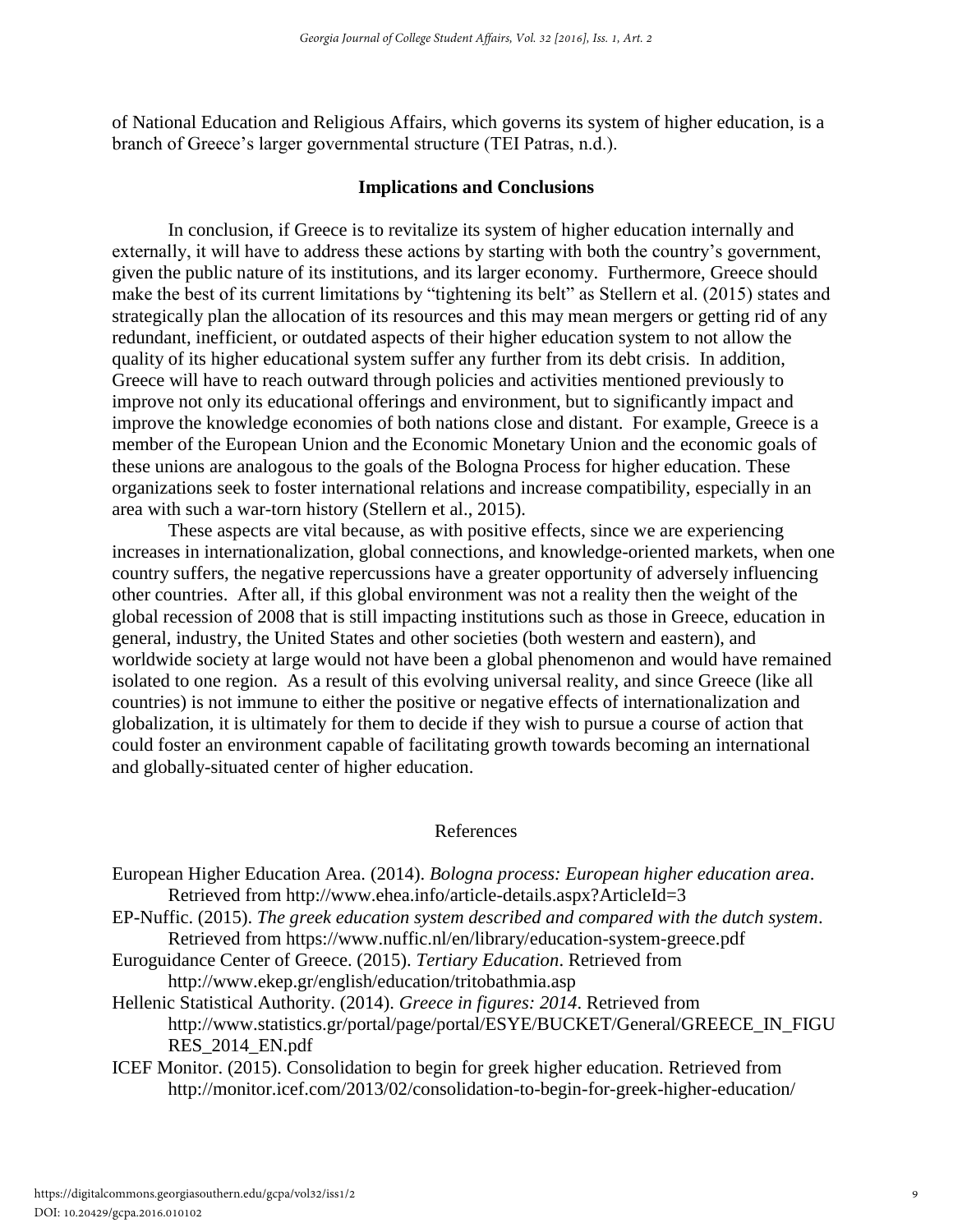Lucas, C.J. (2006). *American higher education: A history*. New York, NY: Palgrave/MacMillan.

- Organization for Economic Co-operation and Development (OECD). (2011). *Education at a glance* 2011*: Greece*. Retrieved from http://www.oecd.org/greece/48657344.pdf
- Organization for Economic Co-operation and Development (OECD). (2013). *Education at a glance* 2013*: Greece*. Retrieved from

http://www.oecd.org/edu/Greece\_EAG2013%20Country%20Note.pdf

- decades: A shift of emphasis to the issue of efficiency/quality assurance in the 2000s. *The Journal for Critical Education Policy, 11*(3), 29-51. Prokou, E. (2013). Equity and efficiency in Greek higher education policies in the past three
- Robbins, P. (2015). The greek debt crisis: The need for "heroic" economic policy reforms in the european economic and monetary union. *Indiana Journal of Global Legal Studies, 22*(1), 175-199.
- Stellern, M., Phipps, K., & O'Connor, J. (2015). Papandreou's panhellenic policy: The greek deficit crisis. *Journal of Case Studies*, *33*(1), 94-103.
- TEI Patras. (n.d.). *Description of higher education system in Greece*. Retrieved from http://en.teipat.gr/index.php?option=com\_content&view=article&id=3&Itemid=85
- United States Census Bureau. (2015). *State & county quickfacts*. Retrieved from http://quickfacts.census.gov/qfd/states/13000.html
- U.S. Department of Education, National Center for Education Statistics. (n.d.). *Fall enrollment in colleges and universities*. Retrieved from http://nces.ed.gov/programs/digest/d13/tables/dt13\_304.10.asp
- World Bank Group. (2015). *Data: Greece.* Retrieved from http://data.worldbank.org/country/greece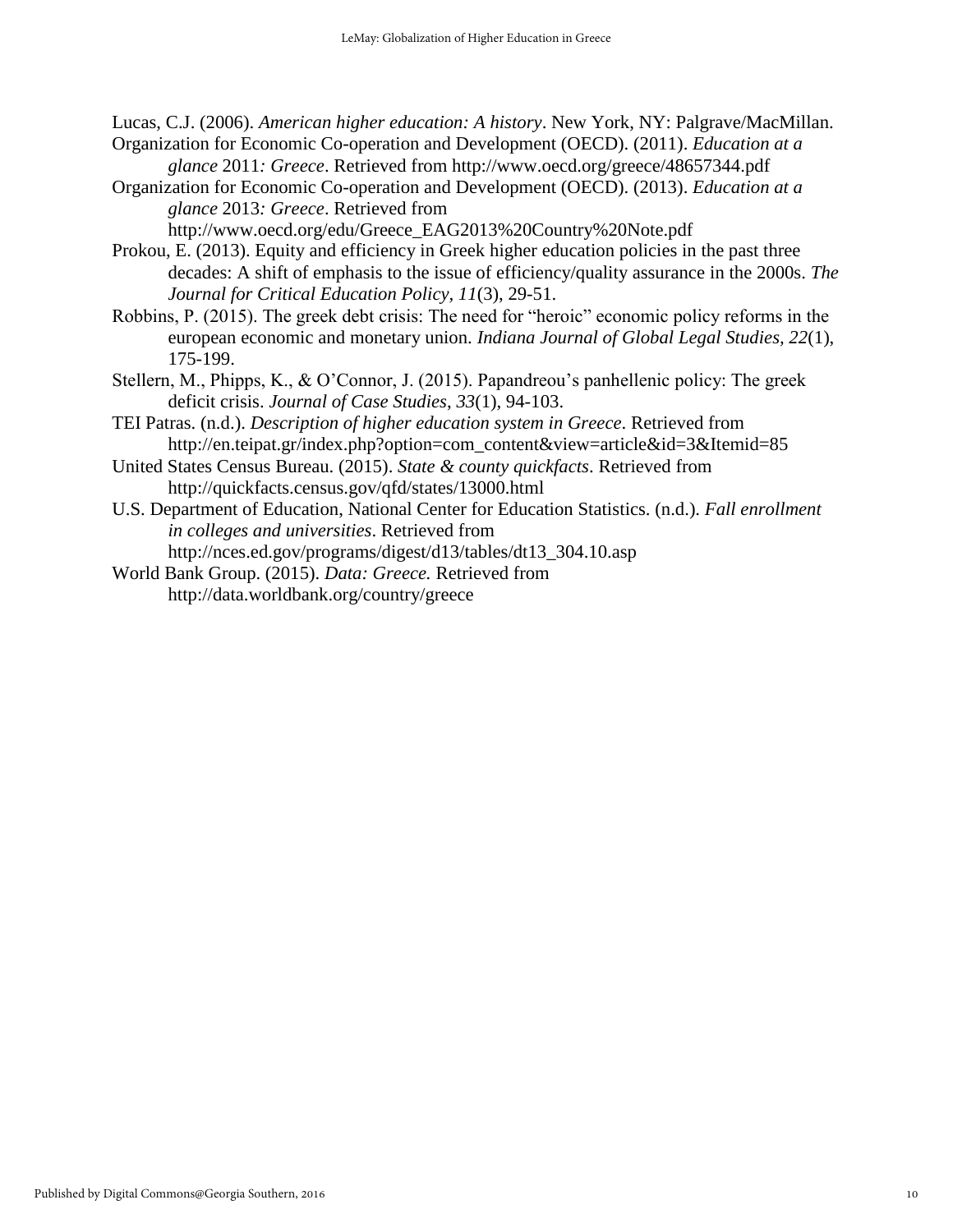## Appendix A

### Adapted from TEI Patras (2015) and EP Nuffic (2015) Structure of Greek Higher Education System

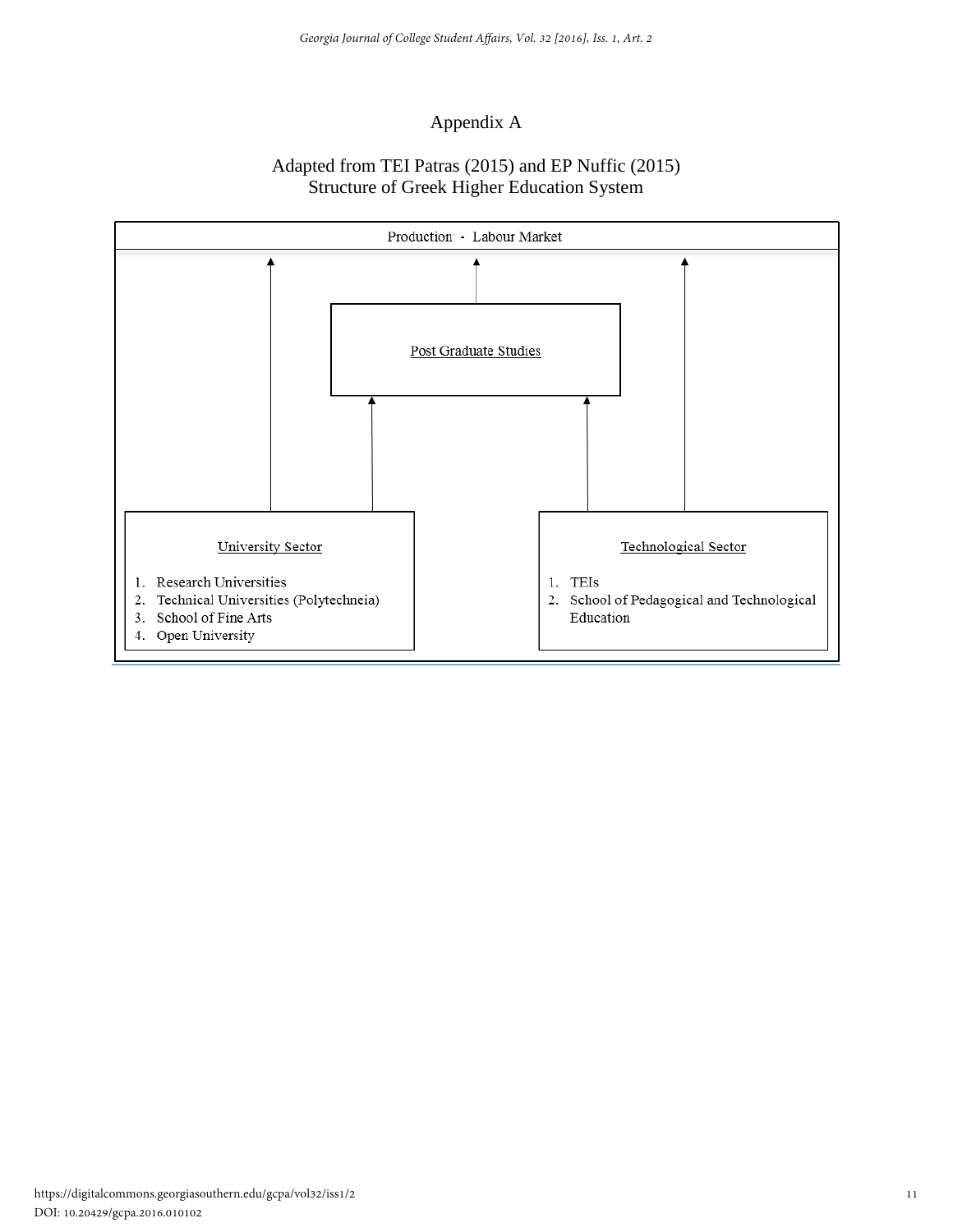# Appendix B

#### Adapted from TEI Patras (2015) Greek Higher Education Award Structure

| Level           | Award Type & Granting Institution                                                                                                                 |
|-----------------|---------------------------------------------------------------------------------------------------------------------------------------------------|
| 3 <sup>rd</sup> | Doctoral Degree: Universities                                                                                                                     |
| 2 <sup>nd</sup> | Post Graduate Specialisation Diploma (Master's Degree):<br>Universities<br><b>Specialisation Diploma: TEIs</b>                                    |
| 1 <sup>st</sup> | Ptychio (6 years for medicine): Universities<br>Diploma (5 years): Universities<br>Ptychio (4 years) Honours Bachelor Degree: Universities & TEIs |